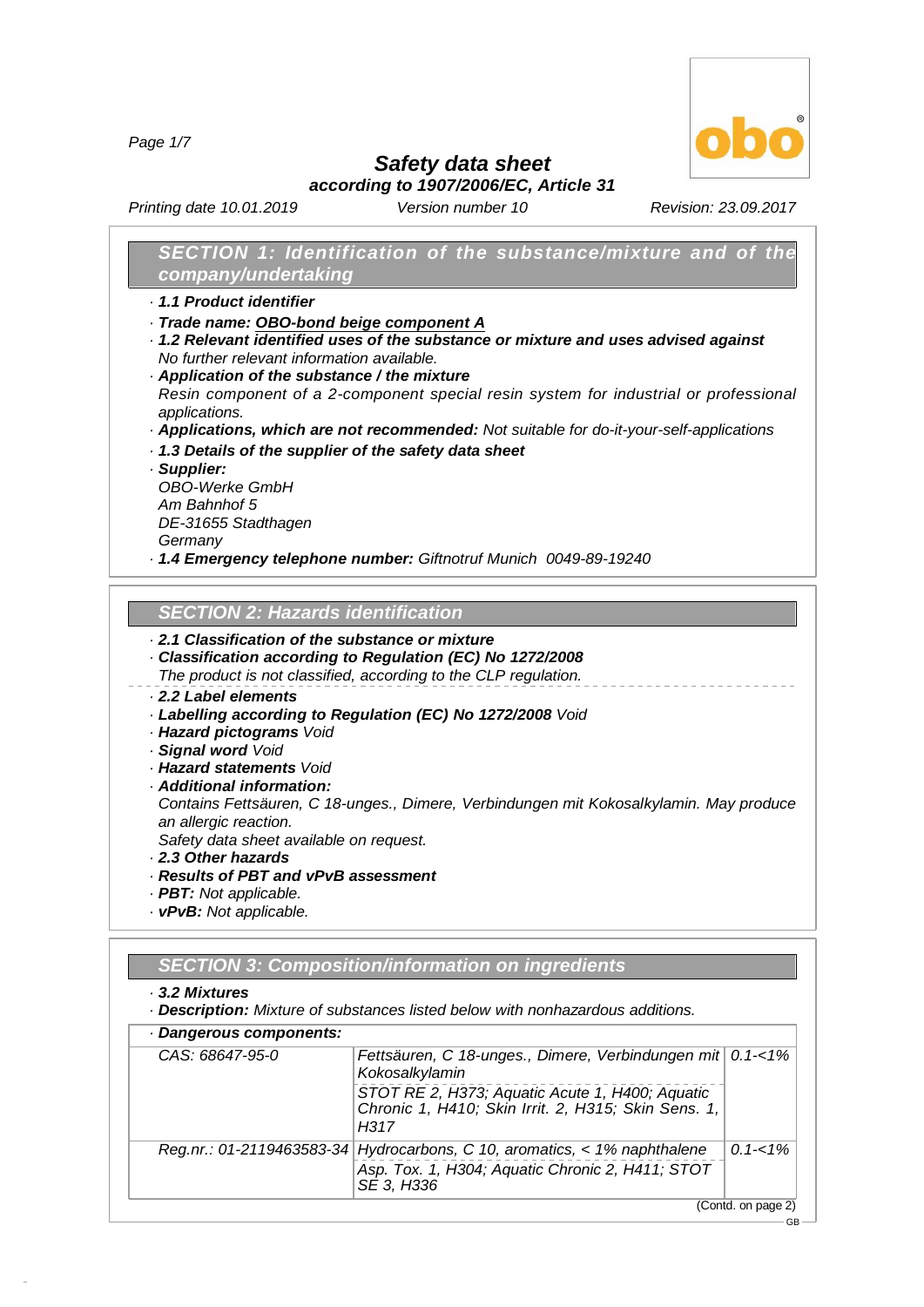*Page 2/7*



(Contd. of page 1)

## *Safety data sheet according to 1907/2006/EC, Article 31*

*Printing date 10.01.2019 Version number 10 Revision: 23.09.2017*

#### *Trade name: OBO-bond beige component A*

*· Additional information: For the wording of the listed hazard phrases refer to section 16.*

## *SECTION 4:First aid measures*

- *· 4.1 Description of first aid measures*
- *· General information: No special measures required.*
- *· After inhalation: Supply fresh air; consult doctor in case of complaints.*
- *· After skin contact:*
- *Immediately wash with water and soap and rinse thoroughly.*
- *If skin irritation continues, consult a doctor.*

## *· After eye contact:*

- *Rinse opened eye for several minutes under running water. Then consult a doctor.*
- *· After swallowing: Do not induce vomiting; call for medical help immediately.*
- *· 4.2 Most important symptoms and effects, both acute and delayed No further relevant information available.*
- *· 4.3 Indication of any immediate medical attention and special treatment needed No further relevant information available.*

#### **SECTION 5: Firefighting measures**

- *· 5.1 Extinguishing media*
- *· Suitable extinguishing agents: CO2, powder or water spray. Fight larger fires with water spray.*
- *· 5.2 Special hazards arising from the substance or mixture*
- *Carbon monoxide (CO) Carbon dioxide.*

48.0.6

- *· 5.3 Advice for firefighters*
- *· Protective equipment: Put on protective mask.*

### *SECTION 6:Accidental release measures*

- *· 6.1 Personal precautions, protective equipment and emergency procedures Not required.*
- *· 6.2 Environmental precautions:*

*Do not allow product to reach sewage system or any water course.*

- *Inform respective authorities in case of seepage into water course or sewage system.*
- *· 6.3 Methods and material for containment and cleaning up:*
- *Absorb with liquid-binding material (sand, diatomite, acid binders, universal binders, sawdust).*
- *· 6.4 Reference to other sections No dangerous substances are released.*

## **SECTION 7: Handling and storage**

- *· 7.1 Precautions for safe handling No special measures required.*
- *· Information about fire - and explosion protection: No special measures required.*

(Contd. on page 3) GB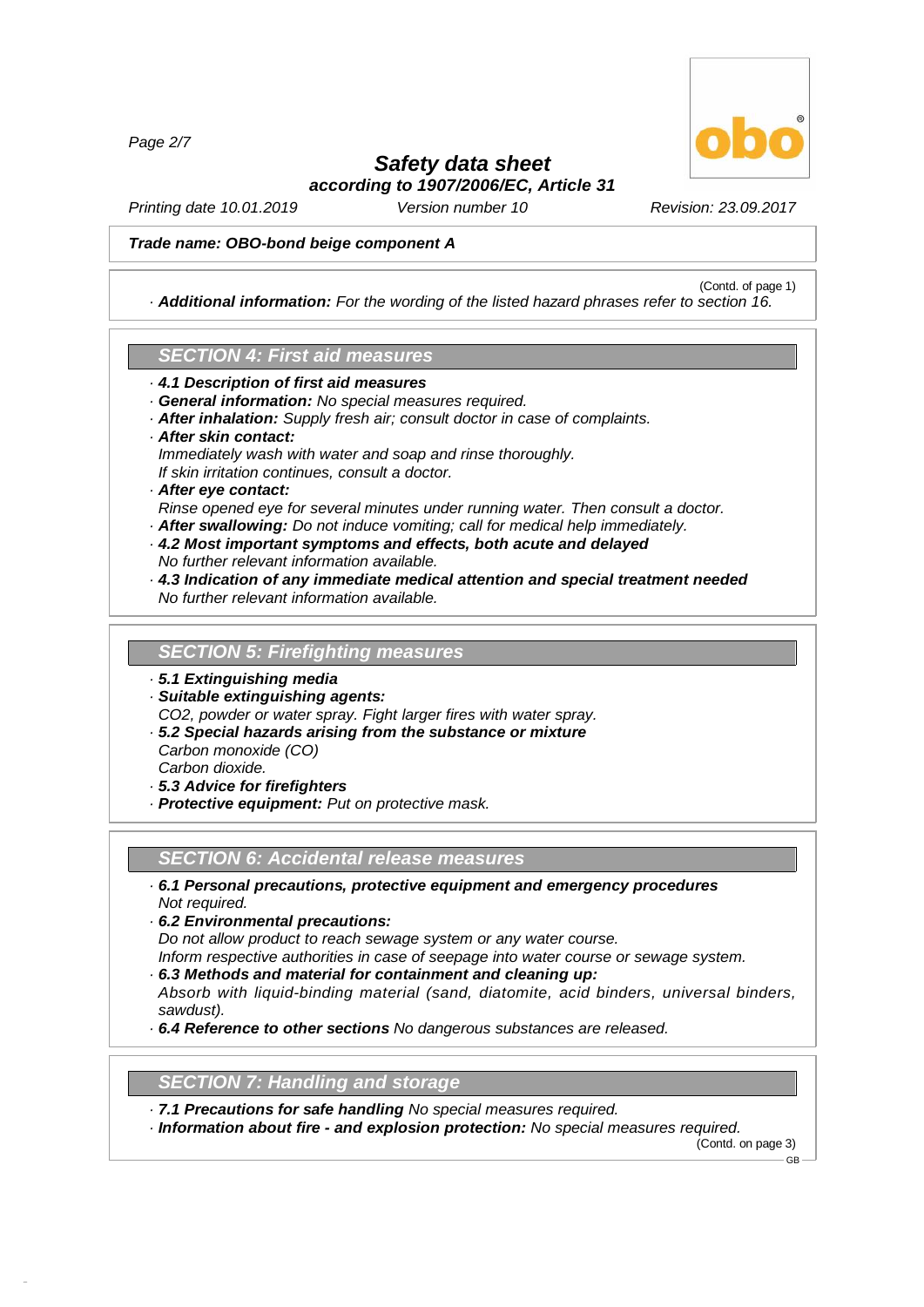*Page 3/7*

# *Safety data sheet*

*according to 1907/2006/EC, Article 31*

*Printing date 10.01.2019 Version number 10 Revision: 23.09.2017*

### *Trade name: OBO-bond beige component A*

(Contd. of page 2)

- *· 7.2 Conditions for safe storage, including any incompatibilities*
- *· Storage:*
- *· Requirements to be met by storerooms and receptacles: No special requirements.*
- *· Information about storage in one common storage facility: Store away from foodstuffs.*
- *· Further information about storage conditions:*
- *Store in dry conditions.*
- *Keep container tightly sealed.*

*Heating over 50°C should be avoided.*

*· 7.3 Specific end use(s) No further relevant information available.*

*SECTION 8:Exposure controls/personal protection*

*· Additional information about design of technical facilities: No further data; see item 7. · 8.1 Control parameters*

- 
- *· Ingredients with limit values that require monitoring at the workplace:*

*The product does not contain any relevant quantities of materials with critical values that have to be monitored at the workplace.*

- *· Additional information: The lists valid during the making were used as basis.*
- *· 8.2 Exposure controls*
- *· Personal protective equipment:*
- *· General protective and hygienic measures:*
- *The usual precautionary measures are to be adhered to when handling chemicals.*
- *· Respiratory protection: Not required.*
- *· Protection of hands:*

*For the permanent contact gloves made of Nitrilkautschuk with a layer thickness of at least 0.2 mm are suitable. The penetration time of this glove material is 480 minutes.*

*The glove material has to be according the requirement of EU-guideline 89/686/EWG and the resulting norm EN374, for example KCL Dermatril P,0743. The above mentioned penetration times are based on laboratory measurements of KCL according to EN 374.*

*This recommendation is only valid for the product, which is delivered from us and only for the intended mentioned application. Regarding dissolution or mixing with other substances please contact suppliers of CE-approved gloves. (For example KCL GmbH, D-36124 Eichenzell, internet: [www.kcl.de\)](	)*

*OBO gives this recommendation in good faith, without liability for any claims arising from the recommendation or the use of the suggested protection gloves.*

*· Material of gloves*

48.0.6

*The selection of the suitable gloves does not only depend on the material, but also on further marks of quality and varies from manufacturer to manufacturer. As the product is a preparation of several substances, the resistance of the glove material can not be calculated in advance and has therefore to be checked prior to the application.*

- *· Eye protection: Safety glasses*
- *· Body protection: Protective work clothing*

(Contd. on page 4)

GB

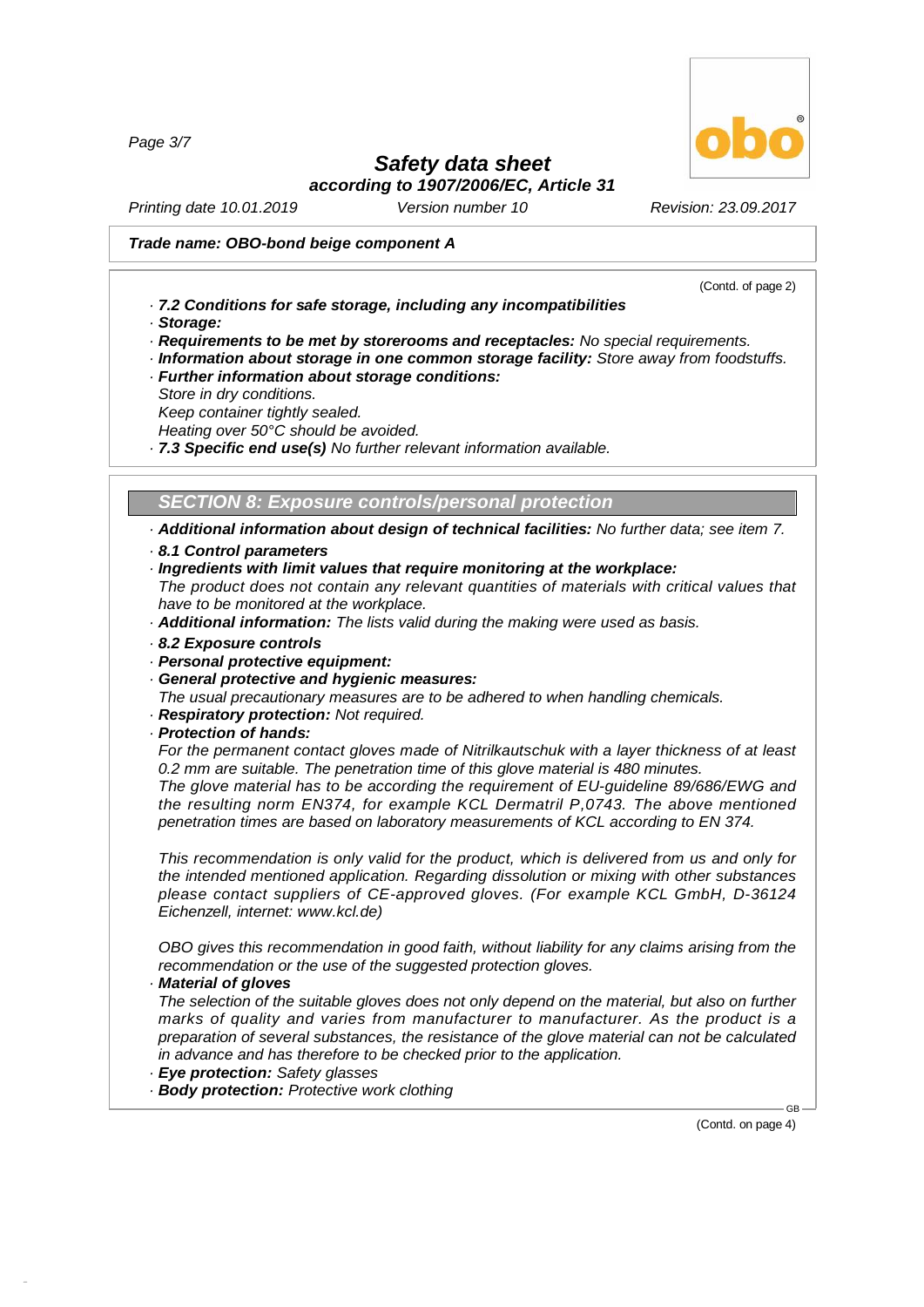*Page 4/7*

## *Safety data sheet according to 1907/2006/EC, Article 31*

*Printing date 10.01.2019 Version number 10 Revision: 23.09.2017*

#### *Trade name: OBO-bond beige component A*

(Contd. of page 3)

| <b>SECTION 9: Physical and chemical properties</b>                                        |                                               |  |  |  |
|-------------------------------------------------------------------------------------------|-----------------------------------------------|--|--|--|
| . 9.1 Information on basic physical and chemical properties<br><b>General Information</b> |                                               |  |  |  |
| Appearance:                                                                               |                                               |  |  |  |
| Form:                                                                                     | Pasty                                         |  |  |  |
| Colour:                                                                                   | Beige                                         |  |  |  |
| · Odour:                                                                                  | Nearly odourless                              |  |  |  |
| Change in condition                                                                       |                                               |  |  |  |
| Melting point/freezing point:                                                             | Undetermined.                                 |  |  |  |
| Initial boiling point and boiling range: $> 350$ °C (DIN 53171)                           |                                               |  |  |  |
| · Flash point:                                                                            | 255 °C (c.c.)                                 |  |  |  |
| · Ignition temperature:                                                                   | 450 °C (DIN 51794)                            |  |  |  |
| Auto-ignition temperature:                                                                | Product is not selfigniting.                  |  |  |  |
| · Explosive properties:                                                                   | Product does not present an explosion hazard. |  |  |  |
| Density at 20 °C:                                                                         | $1.3$ g/cm <sup>3</sup> (ISO 2811)            |  |  |  |
| Solubility in / Miscibility with                                                          |                                               |  |  |  |
| water:                                                                                    | Not miscible or difficult to mix.             |  |  |  |
| . 9.2 Other information                                                                   | No further relevant information available.    |  |  |  |

## *SECTION 10: Stability and reactivity*

*· 10.1 Reactivity No further relevant information available.*

- *· 10.2 Chemical stability*
- *· Thermal decomposition / conditions to be avoided:*
- *No decomposition if used according to specifications.*
- *· 10.3 Possibility of hazardous reactions*
- *Reacts e.g. with isocyanates (intensive development of heat) when uncontrolled reaction. · 10.4 Conditions to avoid No further relevant information available.*
- *· 10.5 Incompatible materials: No further relevant information available.*
- *· 10.6 Hazardous decomposition products: Carbon monoxide and carbon dioxide*

## *SECTION 11: Toxicological information*

- *· 11.1 Information on toxicological effects*
- *· Acute toxicity Based on available data, the classification criteria are not met.*
- *· Primary irritant effect:*

48.0.6

- *· Skin corrosion/irritation Based on available data, the classification criteria are not met.*
- *· Serious eye damage/irritation Causing slight conjunctivitis for a short period of time.*
- *· Respiratory or skin sensitisation*
- *Based on available data, the classification criteria are not met.*
- *· CMR effects (carcinogenity, mutagenicity and toxicity for reproduction)*
- *· Germ cellmutagenicity Based on available data, the classification criteria are not met.*
- *· Carcinogenicity Based on available data, the classification criteria are not met.*

(Contd. on page 5) GB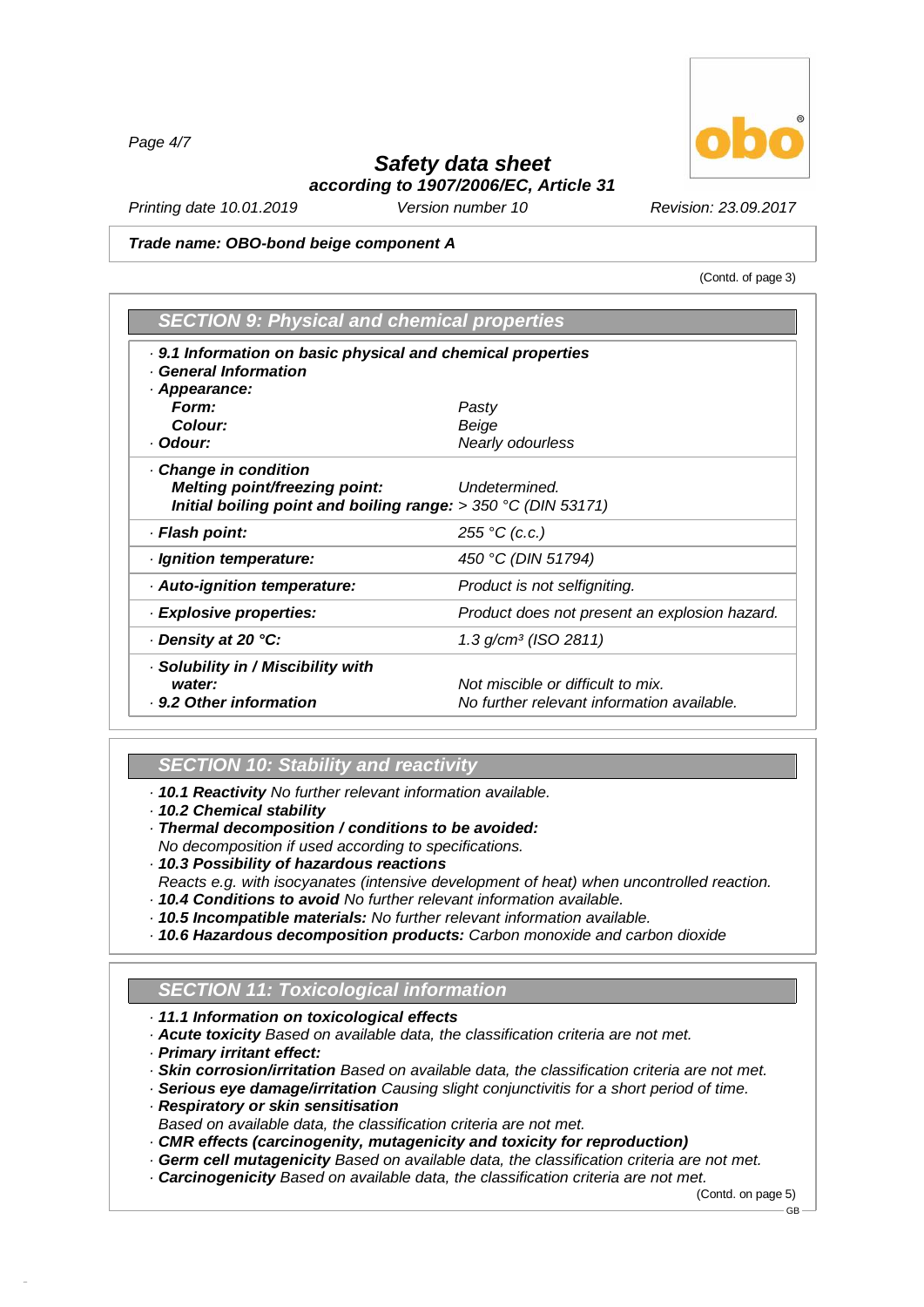*Page 5/7*

# *Safety data sheet*

*according to 1907/2006/EC, Article 31*

*Printing date 10.01.2019 Version number 10 Revision: 23.09.2017*

## *Trade name: OBO-bond beige component A*

(Contd. of page 4)

- *· Reproductive toxicity Based on available data, the classification criteria are not met.*
- *· STOT-single exposure Based on available data, the classification criteria are not met.*
- *· STOT-repeated exposure Based on available data, the classification criteria are not met.*
- *· Aspiration hazard Based on available data, the classification criteria are not met.*

### *SECTION 12: Ecological information*

- *· 12.1 Toxicity*
- *· Aquatic toxicity: No further relevant information available.*
- *· 12.2 Persistence and degradability No further relevant information available.*
- *· 12.3 Bioaccumulative potential No further relevant information available.*
- *· 12.4 Mobility in soil No further relevant information available.*
- *· Additional ecological information:*
- *· General notes:*
- *Water hazard class 1 (German Regulation) (Self-assessment): slightly hazardous for water Do not allow undiluted product or large quantities of it to reach ground water, water course or sewage system.*
- *· 12.5 Results of PBT and vPvB assessment*
- *· PBT: Not applicable.*
- *· vPvB: Not applicable.*
- *· 12.6 Other adverse effects No further relevant information available.*

### *SECTION 13: Disposal considerations*

### *· 13.1 Waste treatment methods*

*· Recommendation*

48.0.6

*Must not be disposed together with household garbage. Do not allow product to reach sewage system.*

*Smaller quantities can be disposed of with household waste.*

- *· Uncleaned packaging:*
- *· Recommendation: Disposal must be made according to official regulations.*

| $.14.1$ UN-Number                 |      |  |
|-----------------------------------|------|--|
| · ADR, ADN, IMDG, IATA            | Void |  |
| 14.2 UN proper shipping name      |      |  |
| · ADR, ADN, IMDG, IATA            | Void |  |
| · 14.3 Transport hazard class(es) |      |  |
| · ADR, ADN, IMDG, IATA            |      |  |
| · Class                           | Void |  |
| · 14.4 Packing group              |      |  |
| · ADR, IMDG, IATA                 | Void |  |

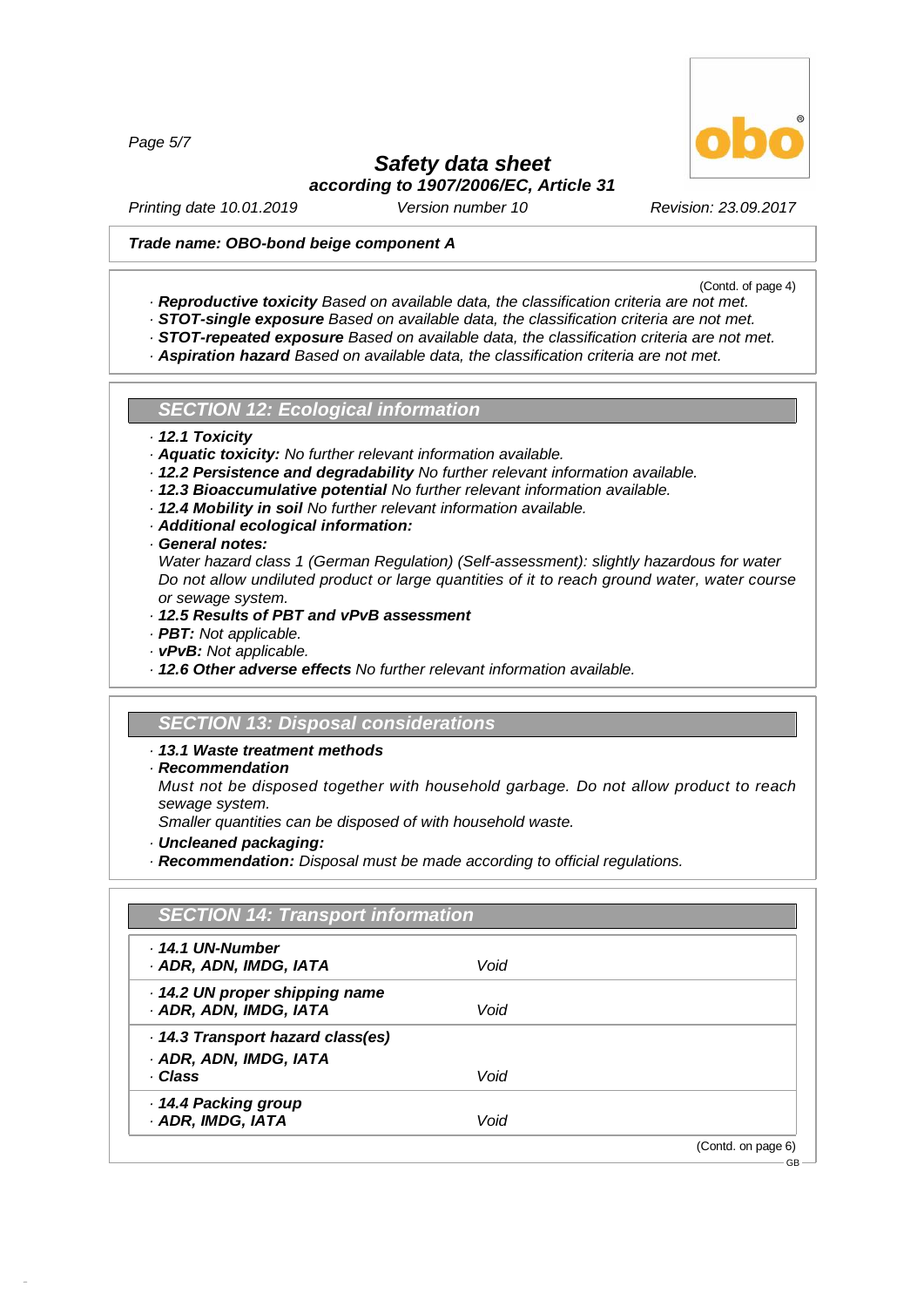*Page 6/7*



# *Safety data sheet*

*according to 1907/2006/EC, Article 31*

*Printing date 10.01.2019 Version number 10 Revision: 23.09.2017*

#### *Trade name: OBO-bond beige component A*

|                                                      | (Contd. of page 5)                 |  |
|------------------------------------------------------|------------------------------------|--|
| . 14.5 Environmental hazards:<br>· Marine pollutant: | No                                 |  |
|                                                      |                                    |  |
| 14.6 Special precautions for user                    | Not applicable.                    |  |
| 14.7 Transport in bulk according to Annex            |                                    |  |
| Il of Marpol and the IBC Code                        | Not applicable.                    |  |
| · Transport/Additional information:                  |                                    |  |
| · IATA                                               |                                    |  |
| · Remarks:                                           | No dangerous good according to ADR |  |
| · UN "Model Regulation":                             | Void                               |  |

### *SECTION 15: Regulatory information*

*· 15.1 Safety, health and environmental regulations/legislation specific for the substance or mixture*

*· National regulations:*

*· VOC (EC) 1.00 %*



*· Waterhazard class: Water hazard class 1 (Self-assessment): slightly hazardous for water. · Other regulations, limitations and prohibitive regulations*

*· Substances of very high concern (SVHC) according to REACH, Article 57*

*No substances of very high concern contained resp. below the limit.*

*· 15.2 Chemical safety assessment:*

*A Chemical Safety Assessment has not been carried out.*

## *SECTION 16: Other information*

*This information is based on our present knowledge. However, this shall not constitute a guarantee for any specific product features and shall not establish a legally valid contractual relationship.*

#### *· Relevant phrases*

48.0.6

*H304 May be fatal if swallowed and enters airways.*

*H315 Causes skin irritation.*

*H317 May cause an allergic skin reaction.*

*H336 May cause drowsiness or dizziness.*

*H373 May cause damage to organs through prolonged or repeated exposure.*

*H400 Very toxic to aquatic life.*

*H410 Very toxic to aquatic life with long lasting effects.*

*H411 Toxic to aquatic life with long lasting effects.*

*· Department issuing SDS: Product Safety*

*· Abbreviations and acronyms:*

*Skin Irrit. 2: Skin corrosion/irritation –Category 2*

(Contd. on page 7)

GB